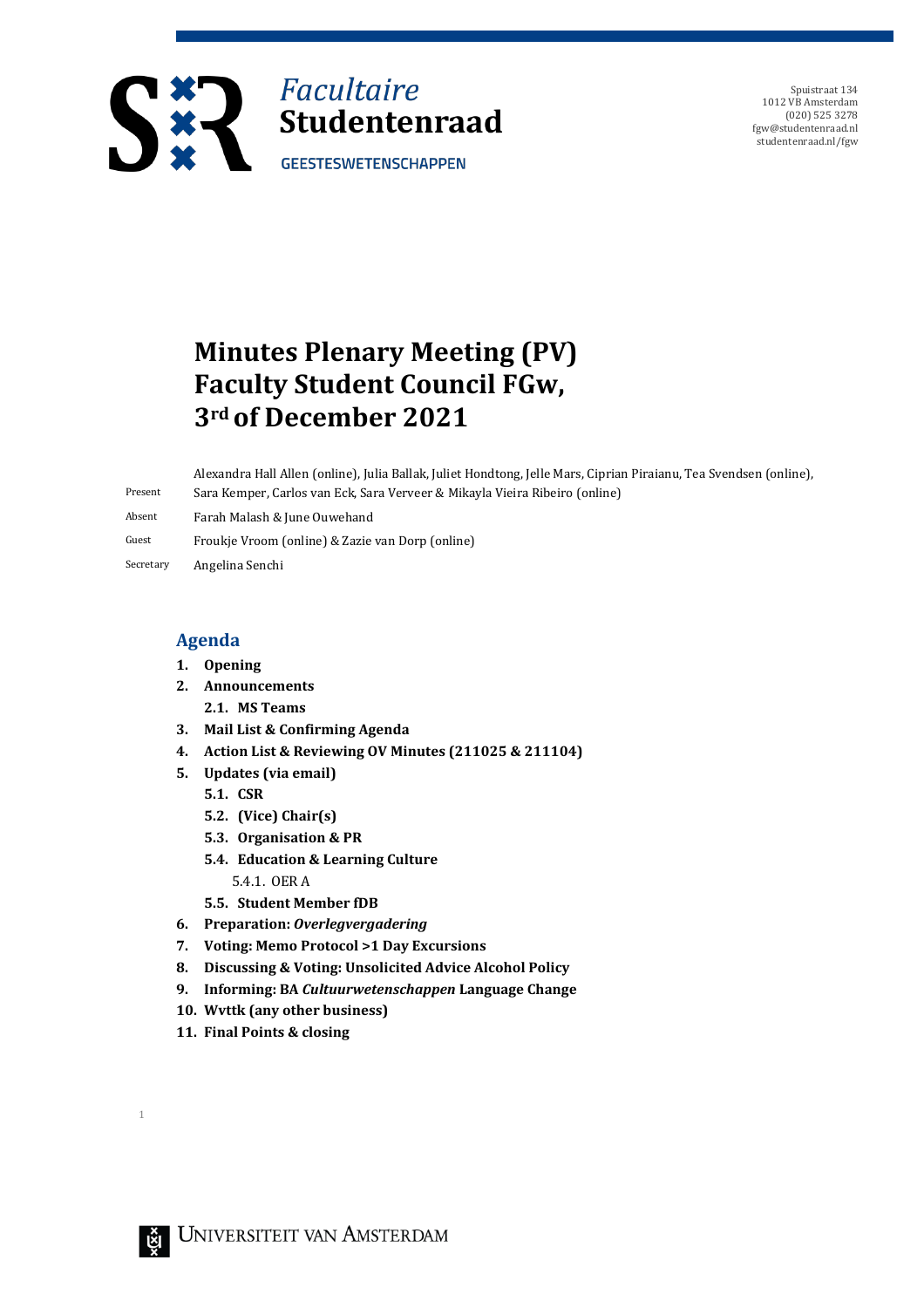

#### **1. Opening**

1 Kemper opens the meeting at 11:08.

#### **2. Announcements**

2 Vroom, Van Dorp, Ballak, Mars and Svendsen will join the meeting at a later moment. Verveer and Hondtong 3 won't be joining the training that is scheduled after the PV.

#### **2.1. MS Teams**

 Senchi explains that she would like to use this month to experiment with MS Teams as a collaborative platform and tool for the council. She comments that MS Teams provides the opportunity to work in and provide comments on documents in one place, as well as sharing and storing information in one place, instead of spreading these actions across different platforms like outlook, Google, and a drive. She urges everyone to try it out and give feedback, so they can discuss it and schedule a Q&A session in January.

#### **3. Mail List & Confirming Agenda**

9 The council geos over the to-dos in the mail list. Kemper notes that the CSR chair will be taking over the email 10 related to the television programme and Vieira Ribeiro urges everyone to reach out if they receive any signals 11 regarding the *casuscommissie*. Kemper also shares Verveer's critique regarding an email from the board on 12 some of the receipts the council declared.

#### **4. Action List & Reviewing OV Minutes (211025 & 211104)**

 The council goes over the action lists from the budget- and normal OV. Most of the action points can be 14 scrapped, Senchi makes a brief remark about the action point regarding the meeting with Reijnen which was re-delegated to her instead of a council member. Referring to their previous training, Senchi stresses that the board should leave the meeting with the most action points and not the council. Moreover, she stresses that 17 as secretary to the council she especially doesn't appreciate council task being delegated to her. Currently, Senchi feels she is also not provided with the information necessary to set up a meeting for the council with Reijnen. Kemper cuts in to note that this meeting should be arranged before the next PV and the file holders should work to set up the meeting themselves or collaborate with Senchi in order to make it happen [ACTION 21 POINT].

### **5. Updates**

### **5.1. CSR**

22 No questions. Update can be found in MS Teams.

- **5.2. (Vice) Chair(s)**
- 23 No questions. Update can be found in MS Teams.

### **5.3. Organisation & PR**

24 Hondtong remarks that she has ordered the books related to their budget decision during the previous 25 PV. The rest of the update can be found in MS Teams.

### **5.4. Education & Learning Culture**

26 No questions. Update can be found in MS Teams.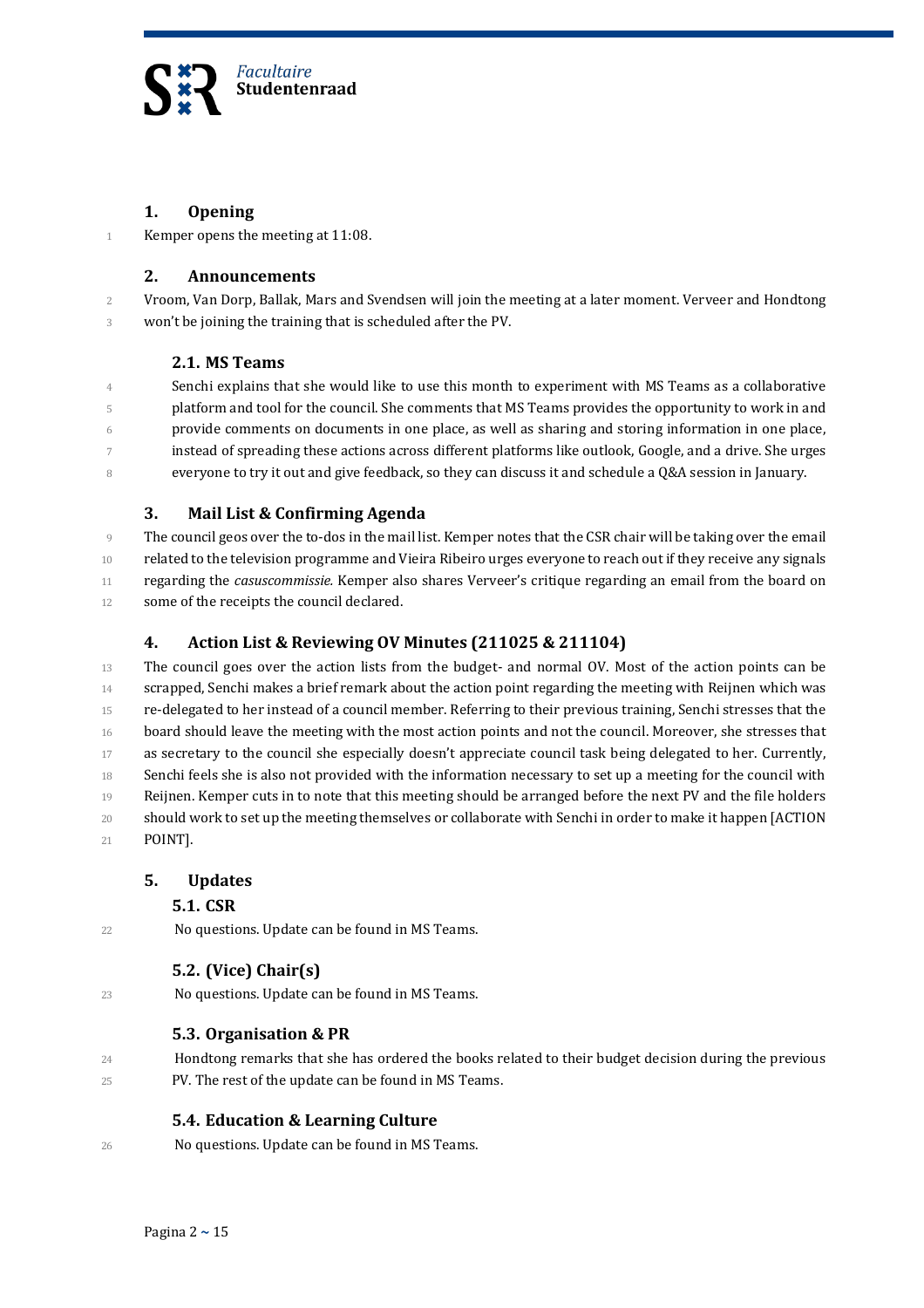

### **5.4.1. OER A**

 Mars, Svendsen and Ballak attended the pre-discussion to the OER *deurendichtbijeenkomst* on behalf 2 of the council. Mars comments that he felt that the meeting as very intense and that they weren't taken seriously by the board. Svendsen notes that due to the how much Dutch was being used during <sup>4</sup> the meeting she couldn't always keep up, even though the meeting was supposedly open to non- Dutch speakers. Moreover, they would like to have a closer look at a term used in relation to students with a disability in the OER.

#### **5.5. Student Member fDB**

No update.

### **6. Preparation:** *Overlegvergadering*

8 Currently the council is still awaiting the proposed agenda from the board. Upon Kemper's requests, Vroom will look up the possible agenda topics. Vroom notes that the board intends to bring up the Action Plan for the Faculty Strategic Plan and the Language Change for the BA *Cultuurwetenschappen*. After asking the council 11 members whether there are any topics they'd like to discuss during the OV, they set up the following proposed agenda points: 

| 14 | ٠                                 | Language Change BA Cultuurwetenschappen                                                         |
|----|-----------------------------------|-------------------------------------------------------------------------------------------------|
| 15 | $\circ$                           | Speakers: Juliet Hondtong and/or Sara Verveer and/or Sara Kemper                                |
| 16 | $\circ$                           | Goal:                                                                                           |
| 17 |                                   | a different consent request for the Language<br>Getting<br>Change<br>BA                         |
| 18 |                                   | Cultuurwetenschappen                                                                            |
| 19 |                                   | Getting a separate consent request for the BA Humanities in Context                             |
| 20 | $\circ$                           | Notes: Kemper will inform the council on the subject today during the separate agenda           |
| 21 |                                   | point. Currently Kemper has a very negative view on the consent request.                        |
| 22 | ٠                                 | <b>Action Plan FSP</b>                                                                          |
| 23 | $\circ$                           | Speakers: Juliet Hondtong, Carlos van Eck                                                       |
| 24 |                                   | Hall Allen will join in their preparation for the speaking role so she can be                   |
| 25 |                                   | introduced to this aspect of being a council member/assistant.                                  |
| 26 | $\circ$                           | Goal: Ensuring the boards prioritization is in line with the faculty's (and students') needs.   |
| 27 | $\Omega$                          | Notes: The Action Plan is not a reflection of the FSP as a whole but is limited to the upcoming |
| 28 |                                   | year; unsure whether the action plan will be up for advice.                                     |
| 29 | <b>Social Safety</b><br>$\bullet$ |                                                                                                 |
| 30 | $\circ$                           | Speaker: June Ouwehand                                                                          |
| 31 | $\circ$                           | Goal:                                                                                           |
| 32 |                                   | Starting the temporary facility as soon as possible                                             |
| 33 |                                   | Getting to know what is in the final document                                                   |
| 34 |                                   | Ensuring are concessions are reflected<br>٠                                                     |
| 35 | $\circ$                           | Notes: Make sure Ouwehand is comfortable with the concession; possibly discussing the OR        |
| 36 |                                   | communication; unsure whether Ouwehand will be the speaker or whether this will be an           |
| 37 |                                   | actual agenda topic.                                                                            |
|    |                                   |                                                                                                 |
| 38 |                                   |                                                                                                 |

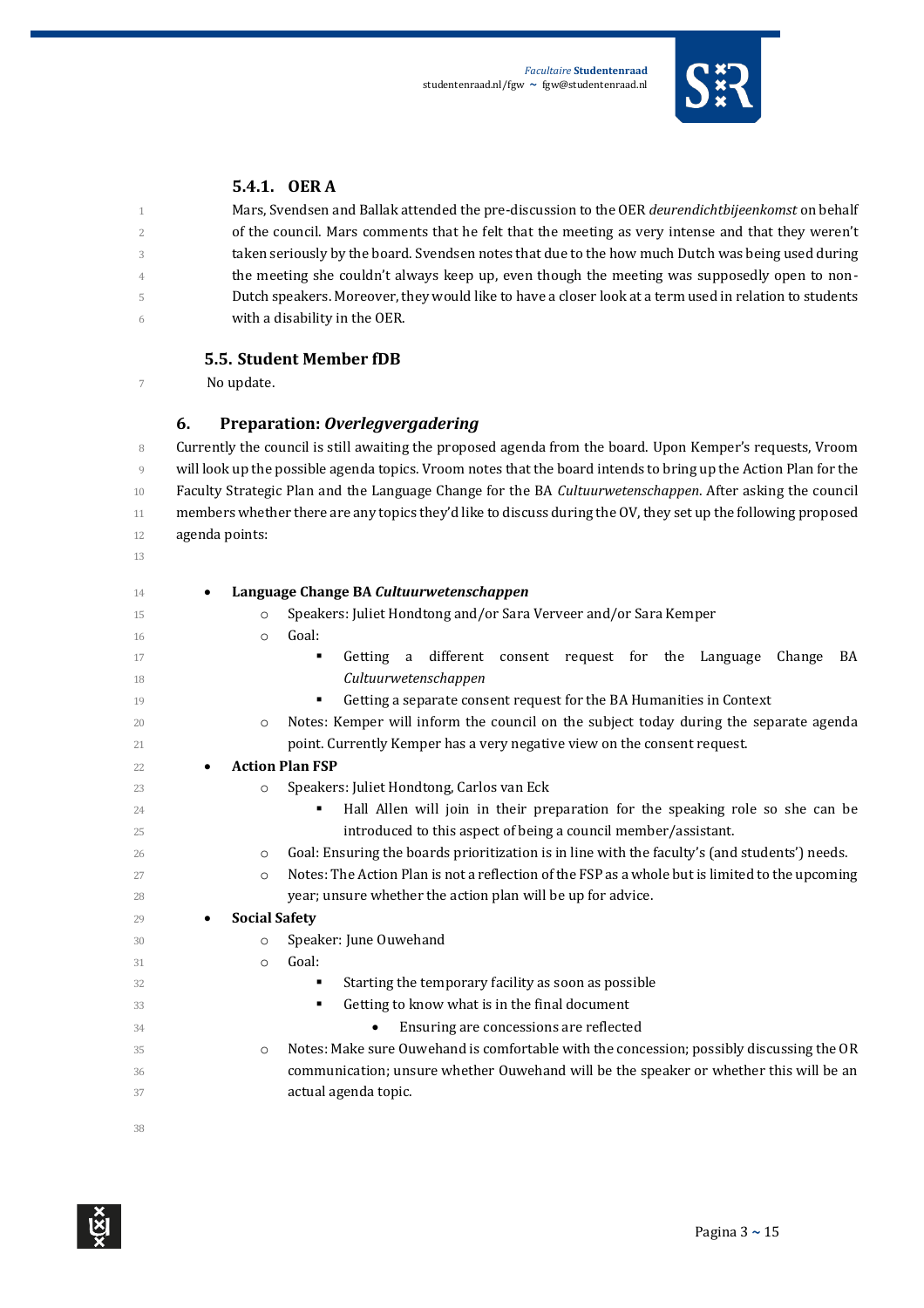

| ٠              |                       | <b>Study Advisors</b>                                                                            |
|----------------|-----------------------|--------------------------------------------------------------------------------------------------|
| $\overline{2}$ | $\circ$               | Speakers: Mars and Ballak                                                                        |
| 3              | $\circ$               | Goal:                                                                                            |
| 4              |                       | Permanently getting more study advisors and <i>studlieloopbaanbegeleiders</i>                    |
| 5              |                       | Getting clarification<br>٠                                                                       |
| 6              | $\circ$               | Notes: Last year's discussion regarding the study advisors was focused around the question       |
| 7              |                       | whether study advisors are working in the best interest of the student or in in the best         |
| 8              |                       | interest of the university, and whether their working practices and interests should be made     |
| 9              |                       | apparent via, for instance, a disclaimer; OCs has brought this topic up plenty of times as well. |
| 10<br>٠        | <b>Alcohol Policy</b> |                                                                                                  |
| 11             | O                     | Speakers: to be determined                                                                       |
| 12             | $\circ$               | Goal:                                                                                            |
| 13             |                       | Getting updated on the subject<br>٠                                                              |
| 14             |                       | Learning of the board's final decision on the subject<br>٠                                       |
| 15             | $\circ$               | Notes: Request the topic to be placed under <i>Stand van Zaken</i> on the OV agenda              |

#### **7. Voting: Memo Protocol > 1 Day Excursions**

 Ballak explains that the document is focused on the same points that were discussed during the previous PV. She comments that there are some changes to the final memo and that it reflects the following points: better priorities regarding social safety, addition of the term and improvement of sexual safety, inclusion of 19 summarizing point. Kemper wonders what Ballak means by "the responsibilities in the area of sexual safety *should be better*". Does she mean it should be improved in general or that its formulation in the protocol should be clarified? Ballak responds that its formulation should be improved, but, also, that the protocol doesn't do enough regarding this topic and places the responsibility for ensuring this safety in the wrong place. A 23 comment is added in the memo text to make Ballak's statement more explicit.

- The majority of the council feels comfortable with voting; therefore, Kemper initiates the voting procedure.
- 

**Voting proposal:** The FSR FGw 2021-2022 proposes to send out the >1 day excursion memo as 27 formulated during the PV (211203).

> **In favour | Against | Blank | Abstain TOF** 7 - - - Activistenpartij UvA | 2 | - | - | - - 1 - 1 1 **De Vrije Student** | - | - | - | - | 1

30 The proposal has been **adopted**. The FSR FGw 2021-2022 will send out the >1 day excursion memo 31 as formulated during the PV (211203).

### **8. Discussing & Voting: Unsolicited Advice Alcohol Policy**

 Ballak introduces the topic and notes that ELC has analysed the survey they sent out and that the responders 33 gave very mixed and detailed answers. Currently, they will be discussing the council 's stance on the subject; 34 Ballak refers to the meeting piece wherein they have described the options for the council's advice. ELC's overall impression of the survey is that the majority of the responses are against enforcing a policy and, instead, were more open to having an awareness campaign or commitment. Moreover, briefly goes over some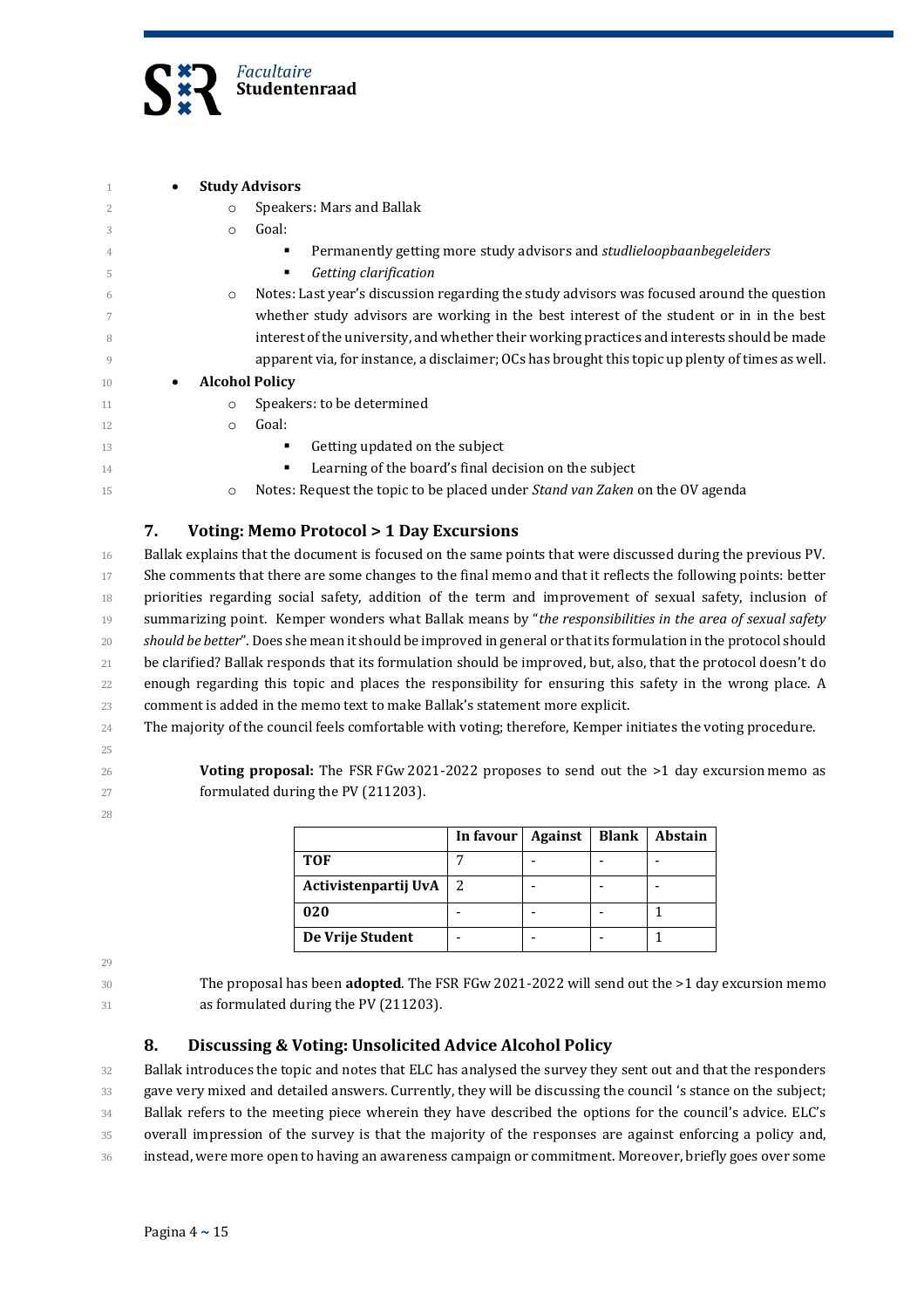

1 of the results of the council's survey: students noted their interest in (mental and physical) health, a positive attitude towards having more alcohol-free beverages (e.g., for every unit of alcohol there should also be an equal alcohol-free option, mocktails, etc.), a preference for sending students in the right direction over enforcing policy, a suggestion for setting up a support group for people struggling with alcohol related problems (e.g., addiction), an objection to the hypocrisy of banning alcohol for health reasons whilst providing unhealthy snacks in the vending machines and removing the PCH gym facilities, their criticism of the way the fDB prioritises their time (e.g., an alcohol policy over mental health).

 Ballak is asked what her preferred council stance is on the subject, but she finds it difficult to provide an unequivocal answer to that question. Piraianu believes it is important to stress that there is a distinction 10 between the policy's approach regarding formal and informal events, he believes they should make it explicit that the board is only nudging, and he feels that they should, indeed, incorporate the alcohol-free options. This way there would be no alcohol in formal settings, whereas they would campaign for alcohol awareness regarding informal settings. Piraianu would be in favour of instating the policy, if the board makes necessary changes to the document. However, Ballak is against having the policy and enforcing such measure son students. Moreover, she stresses that students responded they experienced very little pressure to drink at formal events and banning it in that setting would seem the least useful. Piraianu notes he is against the policy in its current form and wants it to be rephrased. Ballak is against an alcohol policy in general. Piraianu adds that the board has indicated they will still condone alcohol at some formal events, for instance: the opening of the academic year. Ballak notes they should have a closer look at whether the comments Reijnen made during their informal meeting are actually reflected in the policy. The council continues its discussion and where a majority is in favour of raising awareness, but against a policy that prohibits the consumption of alcohol. They 22 feel it impedes students' freedom of choice. Mars stresses he isn't necessarily in favour of a campaign but is definitely against having an alcohol policy. Lastly, the council feels they should not attach the survey results as an attachment to their letter, rather incorporate it in the text. Whilst formulating the proposal Senchi asks 25 the council to clarify whether they're advice is a conditional negative advice or an indefinite negative advice, noting that there is an important difference between these stances. Some council members feel they would be 27 willing to change their negative stance if the board adheres to the council's conditions, others are permanently against having an alcohol policy.

- 
- 

**Voting proposal:** The FSR FGw 2021-2022 proposes to send a negative unsolicited advice regarding **the alcohol policy.** 

|                      | In favour $\vert$ | Against | <b>Blank</b> | Abstain |
|----------------------|-------------------|---------|--------------|---------|
| <b>TOF</b>           |                   |         |              |         |
| Activistenpartij UvA |                   |         |              |         |
| 020                  |                   |         |              |         |
| De Vrije Student     |                   |         |              |         |

- 
- 
- 
- 34 The proposal has been **adopted**. The FSR FGw 2021-2022 will send a negative unsolicited advice 35 regarding the alcohol policy.
- 

The final text will be sent to Senchi for formatting and a final edit on Monday, consecutively Senchi will share

 the final letter with the council for approval and/or additional comments. Once approval has been established Senchi will send the letter to the board.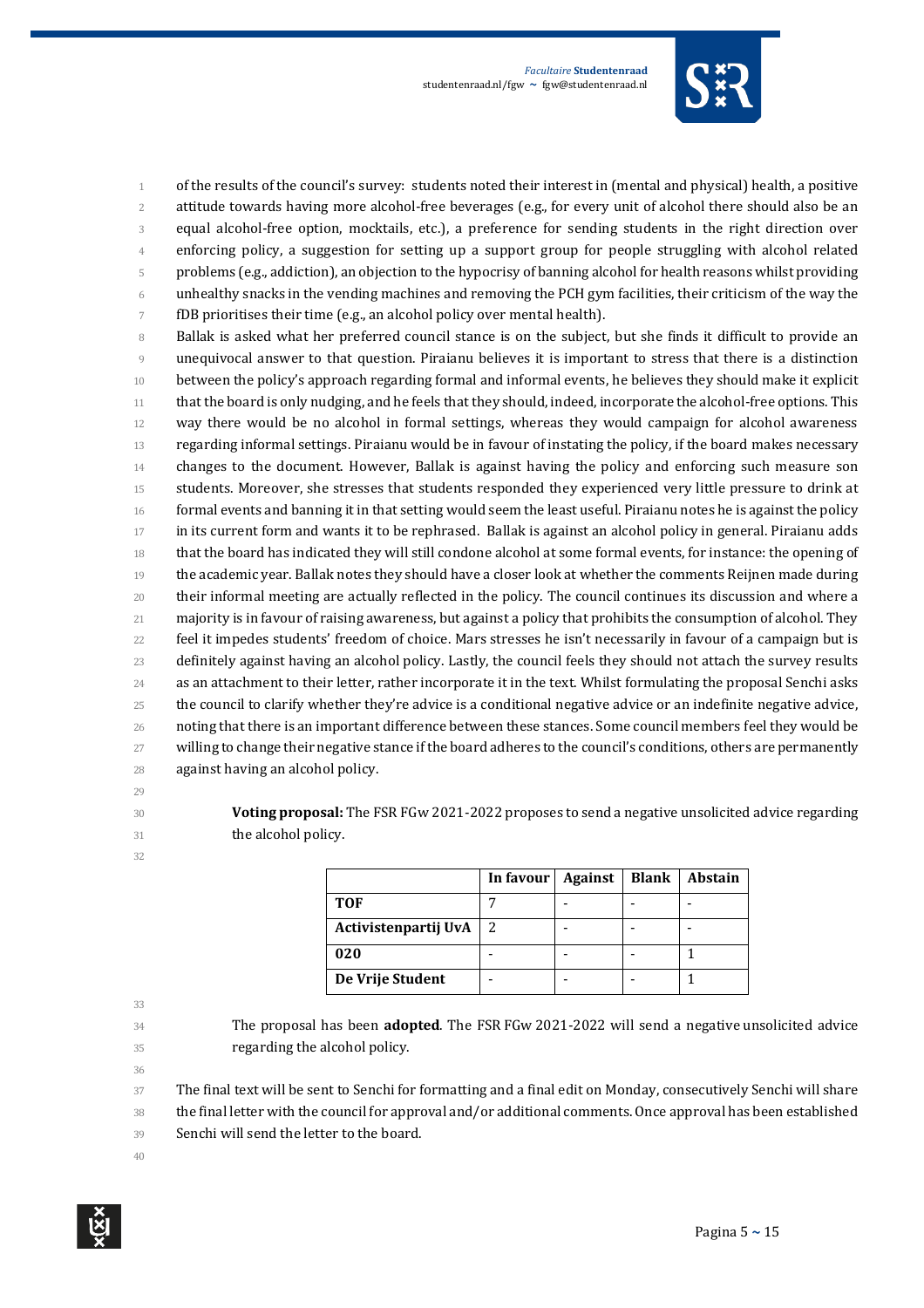

- 1 *The meeting is currently in overtime. Regardless, Kemper wants to continue to discuss the next agenda topic in*
- 2 *order to have enough time to properly prepare for their consent or dissent letter. Senchi agrees to extending the*
- 3 *current meeting but explains her objections to extending meetings in general considering the effect it has on her*
- 4 *level of concentration, the quality of the minutes and how it affects her working hours and workload.*

#### **9. Informing: BA Cultuurwetenschappen Language Change**

- 5 Kemper briefly introduces the topic and goes over the meeting piece's discussion points. None of the
- 6 councillors have comments on the meeting piece. Kemper asks everyone to read the document and share their
- 7 questions in MS Teams. Next week the council will start developing their stance on the matter. Furthermore,
- 8 the council received an email from the OC *Cultuurwetenschappen* which seemed to indicate that not all OC
- 9 members are in favour of a language change.

### **10. WVTTK**

10 Hondtong requests everyone to send in their introductions.

#### **11. Final Points & Closing**

11 No final points are mentioned. The meeting is closed at 13:15.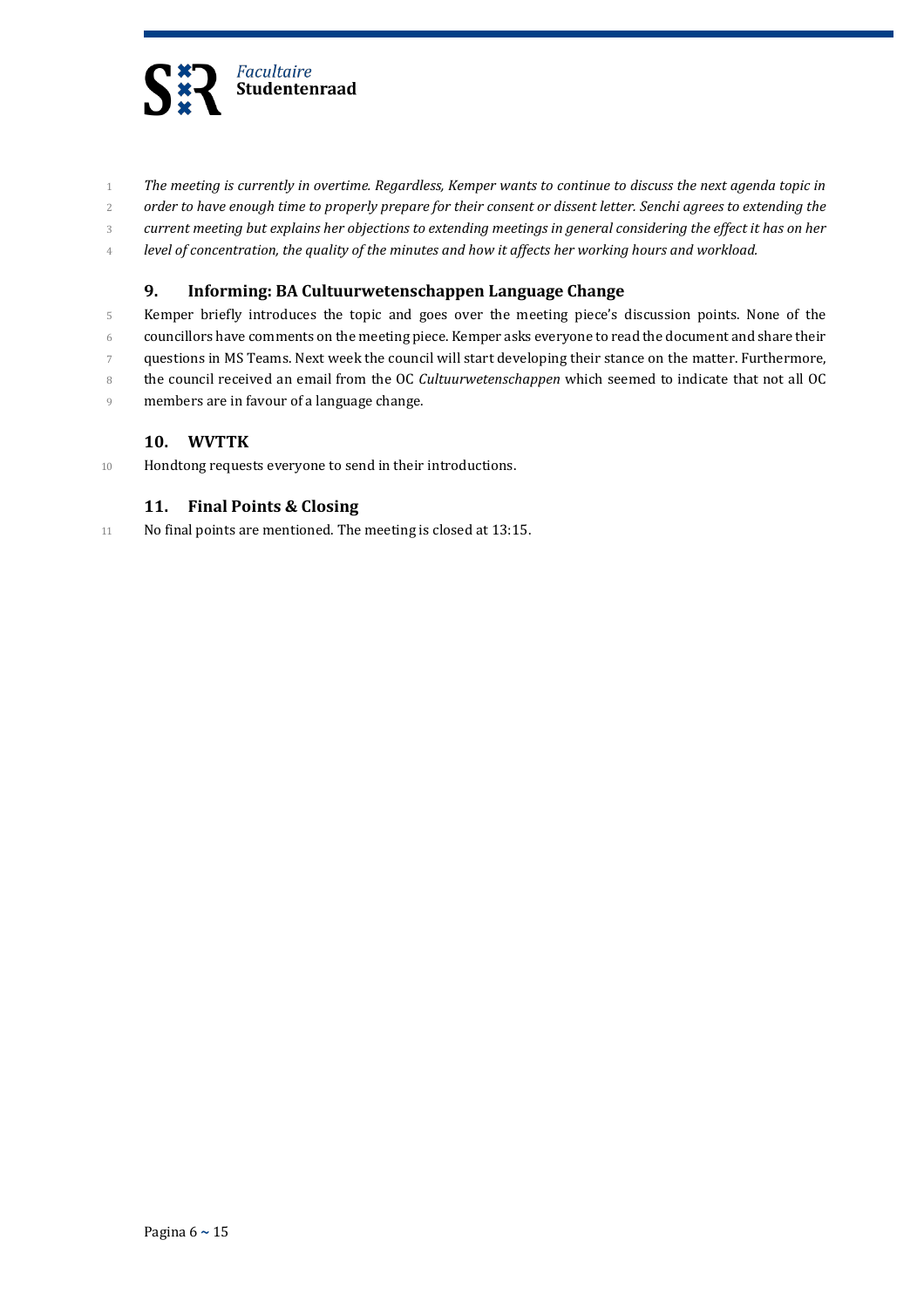

|                              | ACLION LISL |                                                                                                                                 |
|------------------------------|-------------|---------------------------------------------------------------------------------------------------------------------------------|
| $\mathbf{1}$<br>$\mathbf{2}$ | 210603-01   | The FSR FGw 2021-2022 will have a conversation to establish their stance regarding the<br>democratization of the dean position. |
|                              |             |                                                                                                                                 |
| 3                            |             | (210925) Mars and Van Eck will work on setting up an informational meeting piece,<br>a)                                         |
| $\overline{4}$               |             | which will be presented at the first PV after the Christmas (edited 211126) break in                                            |
| 5                            |             | order to facilitate this discussion.                                                                                            |
| 6                            | 210617-02   | (edited 211126) The diversity file holder will have a meeting with the Diversity Coordinator                                    |
| 7                            |             | regarding the finished diversity and inclusivity survey during the 2021-2022 academic year.                                     |
| 8                            | 210927-04   | (edited 211011) Vieira Ribeiro will send over concrete information to Van Wesemael                                              |
| 9                            |             | regarding the issues with the <i>casuscommissie</i> (context: restart higher education & COVID-                                 |
| 10                           |             | 19).                                                                                                                            |
| 11                           |             | (211101) The DB will (delegate someone to) send Van Wesemael an email requesting<br>a)                                          |
| 12                           |             | a status update on the topic, regardless of (not) having sent the concrete information.                                         |
| 13                           | 211101-01   | Malash will format the year review document.                                                                                    |
| 14                           | 2111119     | The council and Pas, as a joint venture, will reach out via email to the student associations                                   |
| 15                           |             | and/or ALPHA regarding the availability of funds/financial support.                                                             |
| 16                           | 211126-01   | The council will remove the working agreement from the Diversity commitment and set up                                          |
| 17                           |             | a separate amendment proposal to include the section in the Huishoudelijk Reglement                                             |
| 18                           | 211126-02   | Regarding the Diversity Commitment:                                                                                             |
| 19                           |             | Hondtong will include a disclaimer in the commitment<br>a)                                                                      |
| 20                           |             | Vieira Ribeiro will provide sources for the terms and theories mentioned in the<br>b)                                           |
| 21                           |             | commitment                                                                                                                      |
| 22                           | 211203      | The diversity file holder will set up a meeting with Reijnen regarding the Diversity and                                        |
| 23                           |             | Inclusivity Survey before the next OV (December 16th, 2021)                                                                     |

## **Action List**

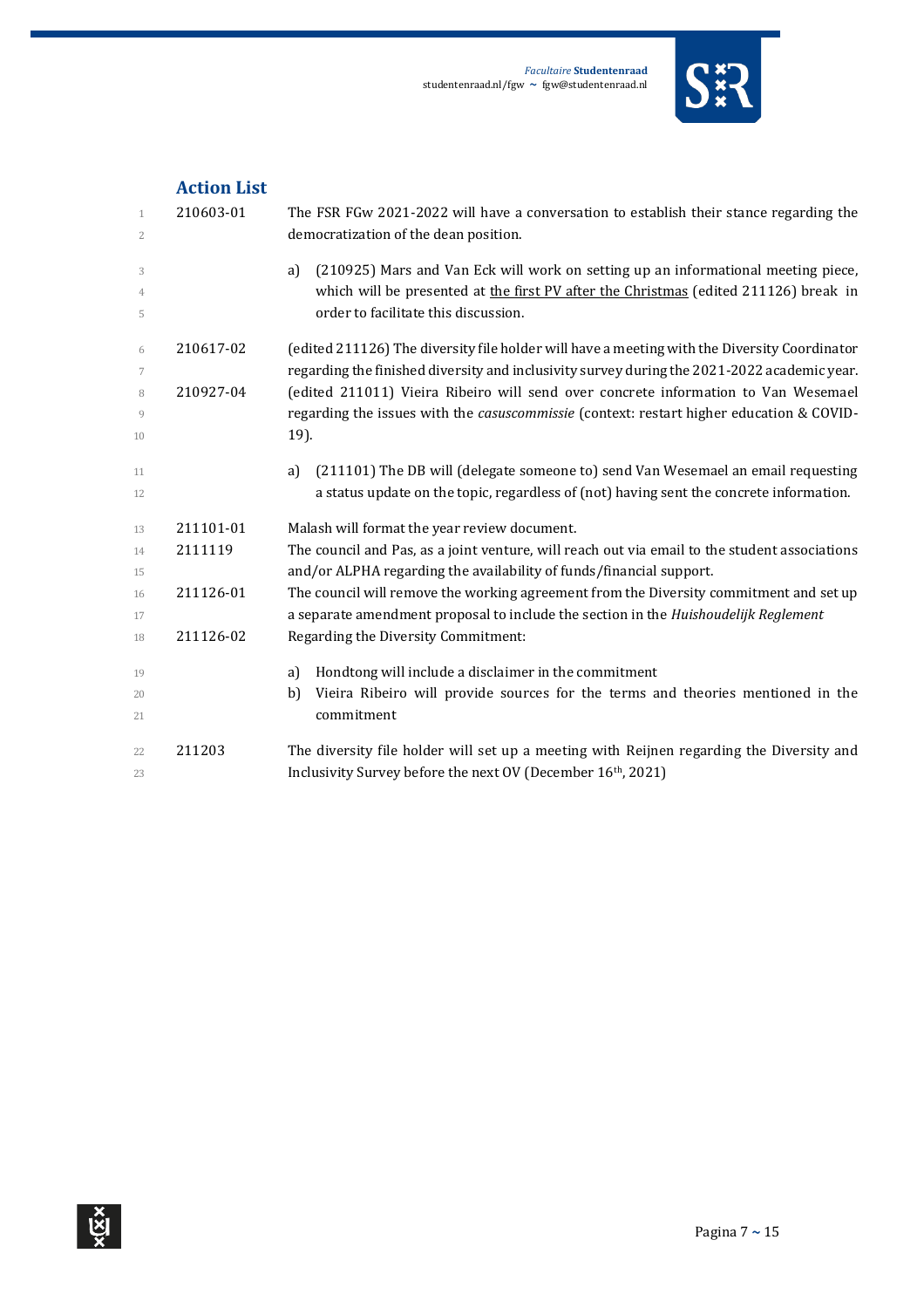

## **Pro Memori**

| 1              | 190904-01 | When communicating the AS must always be placed in the cc.                                              |  |  |  |
|----------------|-----------|---------------------------------------------------------------------------------------------------------|--|--|--|
| $\overline{c}$ | 190904-02 | A list of improvements for the <i>Heidag</i> must be prepared for next year.                            |  |  |  |
| 3              | 190904-04 | The FSR - DB action list must be discussed for OVs, both internally and during                          |  |  |  |
| 4              |           | the VO.                                                                                                 |  |  |  |
| 5              | 190911-01 | The Technical Chair always needs to be invited for PV's prior to an OV.                                 |  |  |  |
| 6              | 190911-02 | The Council needs to deliver all documents required before the start of the PV.                         |  |  |  |
| $\overline{7}$ | 190911-02 | As soon as the website is updated the FSR decides on who will be responsible for updating               |  |  |  |
| 8              |           | the minutes.                                                                                            |  |  |  |
| 9              | 191001-01 | The AS makes sure at the end of the year all private information of the Councilors is deleted.          |  |  |  |
| 10             | 190916-05 | The Council promotes their facebook page actively.                                                      |  |  |  |
| 11             | 191005-01 | All documents will be saved in the P-drive.                                                             |  |  |  |
| 12             | 200128-01 | Freya and Nicolle make an eindejaarslijst for the next FSR 2020-21.                                     |  |  |  |
| 13             | 200128-02 | The AS adds the living documents to the P-drive.                                                        |  |  |  |
| 14             | 200325-01 | Nicolle deletes the Zoom PV recordings at the end of the year.                                          |  |  |  |
| 15             | 200310-01 | Sustainability is always taken into account while working on files.                                     |  |  |  |
| 16             | 200525-01 | The Council adds documents in Word or .pdf for the record or verslaglegging in the Week of              |  |  |  |
| 17             |           | the FSR.                                                                                                |  |  |  |
| 18             | 200525-02 | In case of absence - and especially for members with voting rights - the Councilors should              |  |  |  |
| 19             |           | be informed on time and mandate someone.                                                                |  |  |  |
| 20             | 200525-03 | The council refers to itself as FSR FGw and uses pronoun 'it'.                                          |  |  |  |
| 21             | 200911-01 | When PVs are scheduled on Mondays the council will go over section 3.3.b. of the HR again               |  |  |  |
| 22             | 200911-02 | The FSR-FGw 2020-2021 will look into possible actions when more information regarding                   |  |  |  |
| 23             |           | the UvA-Huawei collaboration is brought forward by the CSR.                                             |  |  |  |
| 24             |           |                                                                                                         |  |  |  |
| 25             | 201126    | When referring to certain job titles and technical terms the council will use Dutch                     |  |  |  |
| 26             |           | terminology to avoid confusion between the council and board.                                           |  |  |  |
| 27             | 201023    | The FSR FGw 2020-2021 will translate the HR to English before the next council year.                    |  |  |  |
| 28             | 201210    | OOD will look into the role of intersectionality within the UvA diversity policy.                       |  |  |  |
| 29             | 201204    | The council will meet up as soon as government restrictions allow 10-15 people to get                   |  |  |  |
| 30             |           | together again                                                                                          |  |  |  |
| 31             | 210408    | Regarding formal letters by the council                                                                 |  |  |  |
|                |           |                                                                                                         |  |  |  |
| 32             |           | For every formal letter the council writes, at least, 2 editors will be appointed to check<br>a)        |  |  |  |
| 33             |           | the letter for (but not limited to) argumentative, stylistic, vocabulary, grammar and                   |  |  |  |
| 34             |           | structural flaws in order to improve it.                                                                |  |  |  |
| 35             |           | The writer(s) of the formal letters will notify the editors in time for the deadline or PV<br>b)        |  |  |  |
| 36             |           | to check its contents.                                                                                  |  |  |  |
| 37             | 210506    | The council will vote on the final version of the <i>inwerkmap</i> on the 17 <sup>th</sup> of June 2021 |  |  |  |
| 38             | 210701    | The council will ask the board to send over Word-files, when the council is required to/feel            |  |  |  |
| 39             |           | the need to supply them with in-text textual edits/commentary.                                          |  |  |  |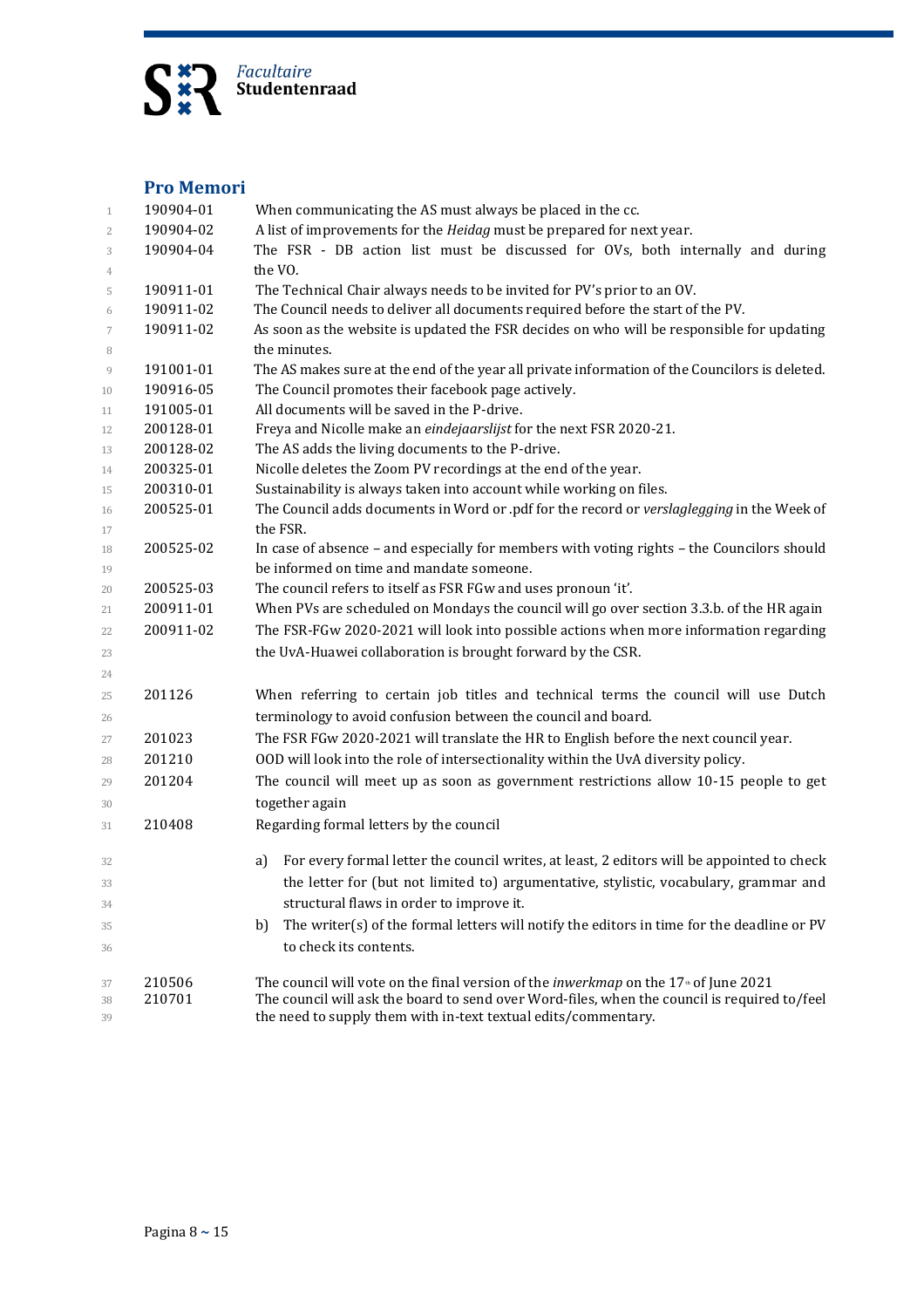

# **Besluiten/Decisions**

| $\overline{2}$ | 210707    | The FSR FGw 2021-2022 appoints Sara Kemper as CSR delegate for the FSR FGw 2021-2022.        |
|----------------|-----------|----------------------------------------------------------------------------------------------|
| 3              | 210902-01 | The FSR FGw 2021-2022 appoints Sara Kemper as Co-Chair for the FSR FGw 2021-2022.            |
| $\overline{4}$ | 210902-02 | The FSR FGw 2021-2021 appoints Mikayla Vieira Ribeiro as Co-Chair for the FSR FGw 2021-      |
| 5              |           | 2022.                                                                                        |
| 6              | 210902-03 | The FSR FGw 2021-2021 appoints Ciprian Piraianu as Vice-Chair for the FSR FGw 2021-2022.     |
| 7              | 210913-01 | The FSR FGw 2021-2021 will operate via a working group structure.                            |
| 8              | 210913-02 | The FSR FGw 2021-2022 appoints Carlos van Eck as DB Member for the FSR FGw 2021-2022.        |
| 9              | 210913-03 | The FSR FGw 2021-2022 appoints Julia Ballak as DB Member for the FSR FGw 2021-2022.          |
| 10             | 210913-04 | The FSR FGw 2021-2022 appoints Tea Svendsen as Safe Person for the FSR FGw 2021-2022.        |
| 11             | 210913-05 | The FSR FGw 2021-2022 appoints Angelina Senchi as Safe Person for the FSR FGw 2021-2022.     |
| 12             | 210913-06 | The FSR FGw 2021-2022 appoints Sara Verveer as Treasurer for the FSR FGw 2021-2022.c         |
| 13             | 210913-07 | The FSR FGw 2021-2022 appoints Svendsen, Van Eck and Malash as members of the                |
| 14             |           | Sollicitatiecommissie in search of a council assistant for the FSR FGw 2021-2022.            |
| 15             | 211004-01 | The FSR FGw 2021-2022 will scrap article 6.6 ("Als een raadslid een anonieme stemming        |
| 16             |           | verzoekt, wordt deze gefaciliteerd. Deze stemming verloopt schriftelijk. De telling van deze |
| 17             |           | stemmen wordt gedaan door ten minste twee personen die niet lid zijn van de raad.") and      |
| 18             |           | article 6.7 ("Schriftelijke stemmingen worden voor een termijn van minstens 1 jaar verzegeld |
| 19             |           | bewaard in de raadskamer. De Ambtelijk Secretaris draagt hier zorg voor.") from the          |
| 20             |           | Huishoudelijk Reglement 2020-2021.                                                           |
| 21             | 211004-02 | The FSR FGw will introduce a new article 6.6 to the Huishoudelijk Regelement 2021-2022,      |
| 22             |           | which states the following principles:                                                       |
| 23             |           | All voting results are reported in the minutes<br>$\bullet$                                  |
| 24             |           | Closed votes only report the number of votes in favour, against, blank                       |
| 25             |           | and abstain.                                                                                 |
| 26             |           | Open votes report the number of votes per party in favour, against, blank                    |
| 27             |           | and abstain.                                                                                 |
|                |           | Open voting is the standard procedure;<br>٠                                                  |
| 28             |           | Closed voting is only permitted in the case of the appointment or deposition of              |
| 29             |           | $\bullet$                                                                                    |
| 30             |           | council positions (e.g. treasurer, trust person, DB member, etc.)                            |
| 31             |           | Votes during a closed voting procedure are considered anonymous.                             |
| 32             |           | Therefore, anonymous votes are only cast when it concerns the                                |
| 33<br>34       |           | appointment or deposition of council positions.                                              |
|                |           |                                                                                              |
| 35             | 211004-03 | The FSR FGw 2021-2022 will apply the discussed changes to the Huishoudelijk Reglement        |
| 36             |           | and use the finalized Huishoudelijk Reglement 2021-2022.                                     |
| 37             |           |                                                                                              |
|                |           | $\vert$ In formul Against   Plank   Abstain                                                  |

|                      | In favour | <b>Against</b> | <b>Blank</b> | <b>Abstain</b> |
|----------------------|-----------|----------------|--------------|----------------|
| TOF                  |           |                |              |                |
| Activistenpartij UvA |           |                |              |                |
| 020                  |           |                |              |                |
| De Vrije Student     |           |                |              |                |

 $\mathop{\mathrm{Ker}}\nolimits^{\mathbf{X}}$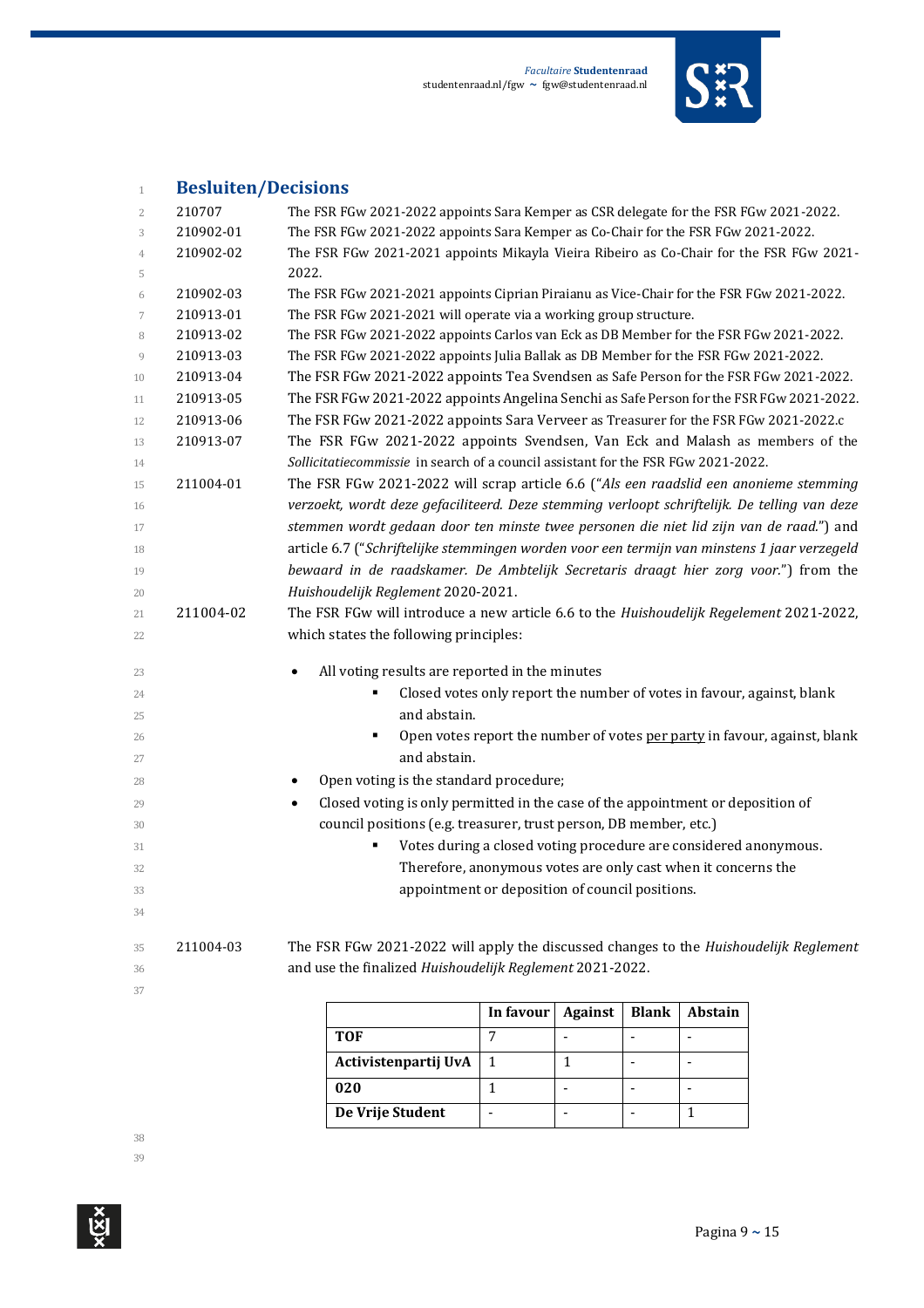

1 211011-01 2

3

|                      | In favour | <b>Against</b> | <b>Blank</b> | <b>Abstain</b> |
|----------------------|-----------|----------------|--------------|----------------|
| <b>TOF</b>           |           |                |              |                |
| Activistenpartij UvA |           |                |              |                |
| 020                  |           |                |              |                |
| De Vrije Student     |           |                |              |                |

XXXXXXXXXXXXXXXXXXX

#### 4 5 211019

- 6
- 7 8

**In favour | Against | Blank | Abstain TOF Activistenpartij UvA 020 De Vrije Student**

#### 9

12

10 211025 The FSR FGw 2021-2022 will use the sustainability committment (inclduing the agreed 11 upon changes during the PV of 211025) for the council year 2021-2022.

|                      | In favour $\vert$ | Against | <b>Blank</b> | <b>Abstain</b> |
|----------------------|-------------------|---------|--------------|----------------|
| <b>TOF</b>           |                   |         |              |                |
| Activistenpartij UvA |                   |         |              |                |
| 020                  |                   |         |              |                |
| De Vrije Student     |                   |         |              |                |

14 211105 The FSR FGw 2021-2022 will advise positively on the Faculty Budget 2022.

| í<br>٠<br>w | ۳<br>۰. |  |
|-------------|---------|--|

13

|                      | In favour | <b>Against</b> | <b>Blank</b> | Abstain |
|----------------------|-----------|----------------|--------------|---------|
| <b>TOF</b>           |           |                |              |         |
| Activistenpartij UvA |           |                |              |         |
| 020                  |           |                |              |         |
| De Vrije Student     |           |                |              |         |

16

17 211101-01 The FSR FGw 2021-2022 selects A.E.A. (Alexandra) Hall Allen as their council assistant for 18 the current council year.

| ٦<br>×<br>٠<br>I<br>۰. |  |
|------------------------|--|
|                        |  |

|                      | In favour   Against   Blank   Abstain |  |  |
|----------------------|---------------------------------------|--|--|
| <b>TOF</b>           |                                       |  |  |
| Activistenpartij UvA |                                       |  |  |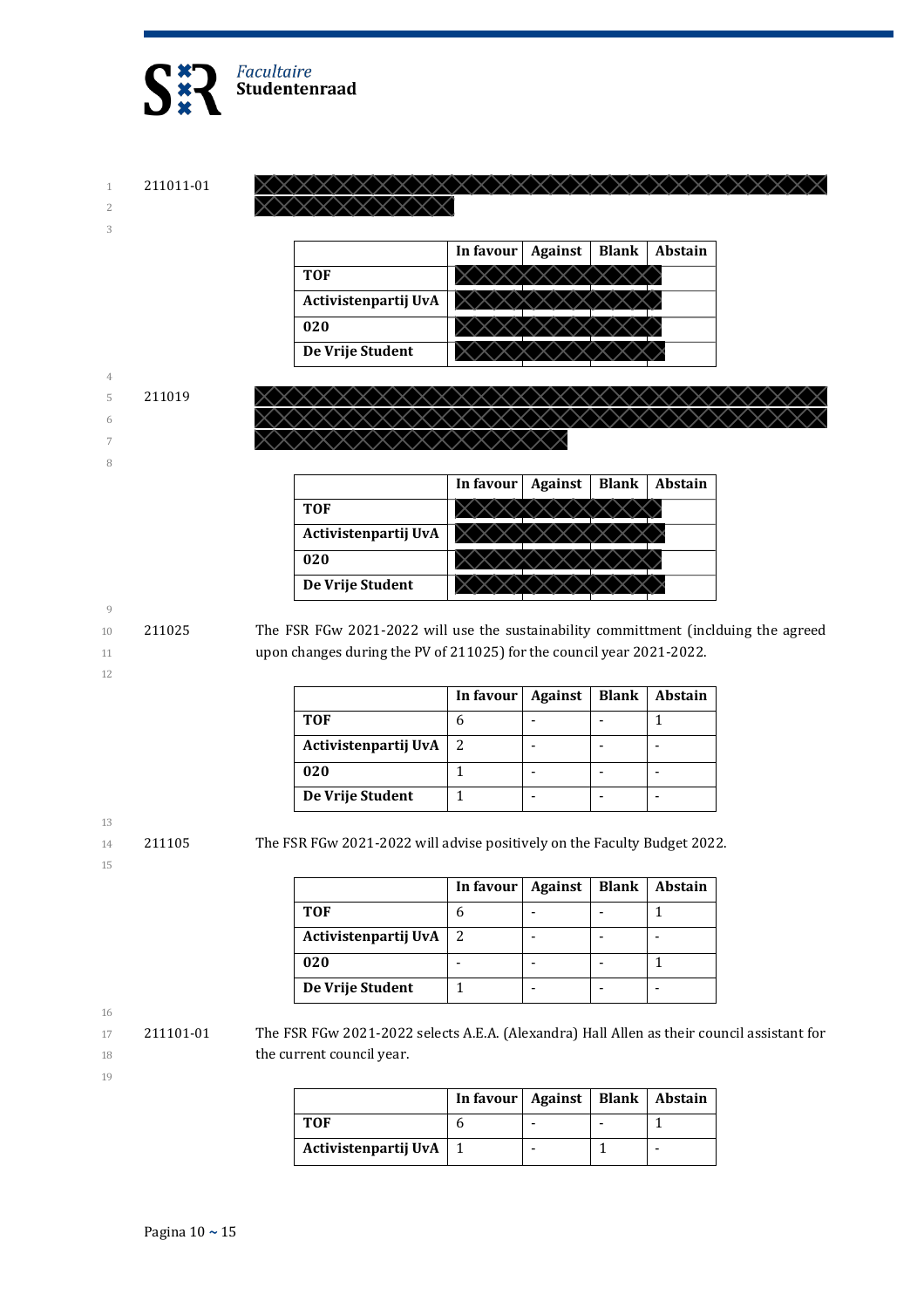

| 020              |  |  |
|------------------|--|--|
| De Vrije Student |  |  |

 211101-02 The FSR FGw 2021-2022 will discuss and argue in favor of the black text suggestions of their OER suggestion document at the *deurendichtbijenenkomst*

|                      | In favour | <b>Against</b> | <b>Blank</b> | <b>Abstain</b> |
|----------------------|-----------|----------------|--------------|----------------|
| TOF                  |           |                |              |                |
| Activistenpartij UvA |           |                |              |                |
| 020                  |           |                |              |                |
| De Vrije Student     |           |                |              |                |

| 5  |        |                                                                                                         |
|----|--------|---------------------------------------------------------------------------------------------------------|
| 6  | 211112 | FSR FGw 2021-2022 their sollicitatiecommissie (SoCo) will adhere to the following guidelines for        |
| 7  |        | future appointments of council assistants:                                                              |
| 8  |        |                                                                                                         |
| 9  |        | After the application procedure, the SoCo will choose a candidate that they consider most<br>$\circ$    |
| 10 |        | suitable for the position. Before the council's next PV, the SoCo will present a document to            |
| 11 |        | the council which consists of the following parts:                                                      |
| 12 |        | A motivation letter from the candidate in question;<br>٠                                                |
| 13 |        | The CV of the candidate in question;<br>٠                                                               |
| 14 |        | An extensive report from the SoCo in which they elaborate on the application<br>٠                       |
| 15 |        | procedure, present their findings and explain why the candidate in question is the                      |
| 16 |        | most suitable                                                                                           |
| 17 |        | The council keeps the names of the candidates and the discussion of the application<br>$\circ$          |
| 18 |        | documents confidential.                                                                                 |
| 19 |        | The council can vote on the appointment only after it has received these documents.<br>$\circ$          |
| 20 |        | Candidates will only be informed about the status of their application after the council has<br>$\circ$ |
| 21 |        | made a definitive decision.                                                                             |
| 22 |        | If the council rejects an appointment proposal, the SoCo will either:<br>$\circ$                        |
| 23 |        | Select a new candidate and write a new report;<br>٠                                                     |
| 24 |        | Write a new report on the same candidate;<br>٠                                                          |
| 25 |        | Step down after which the council votes in a new SoCo<br>٠                                              |
| 26 |        |                                                                                                         |

|                      | In favour   Against | <b>Blank</b> | Abstain |
|----------------------|---------------------|--------------|---------|
| TOF                  |                     |              |         |
| Activistenpartij UvA |                     |              |         |
| 020                  |                     |              |         |
| De Vrije Student     |                     |              |         |

# 

211117-01 The FSR FGw 2021-2022 agrees to the budget of 250 euros for their *Constitutieborrel*.

|                      | In favour   Against   Blank   Abstain |  |  |
|----------------------|---------------------------------------|--|--|
| TOF                  |                                       |  |  |
| Activistenpartij UvA |                                       |  |  |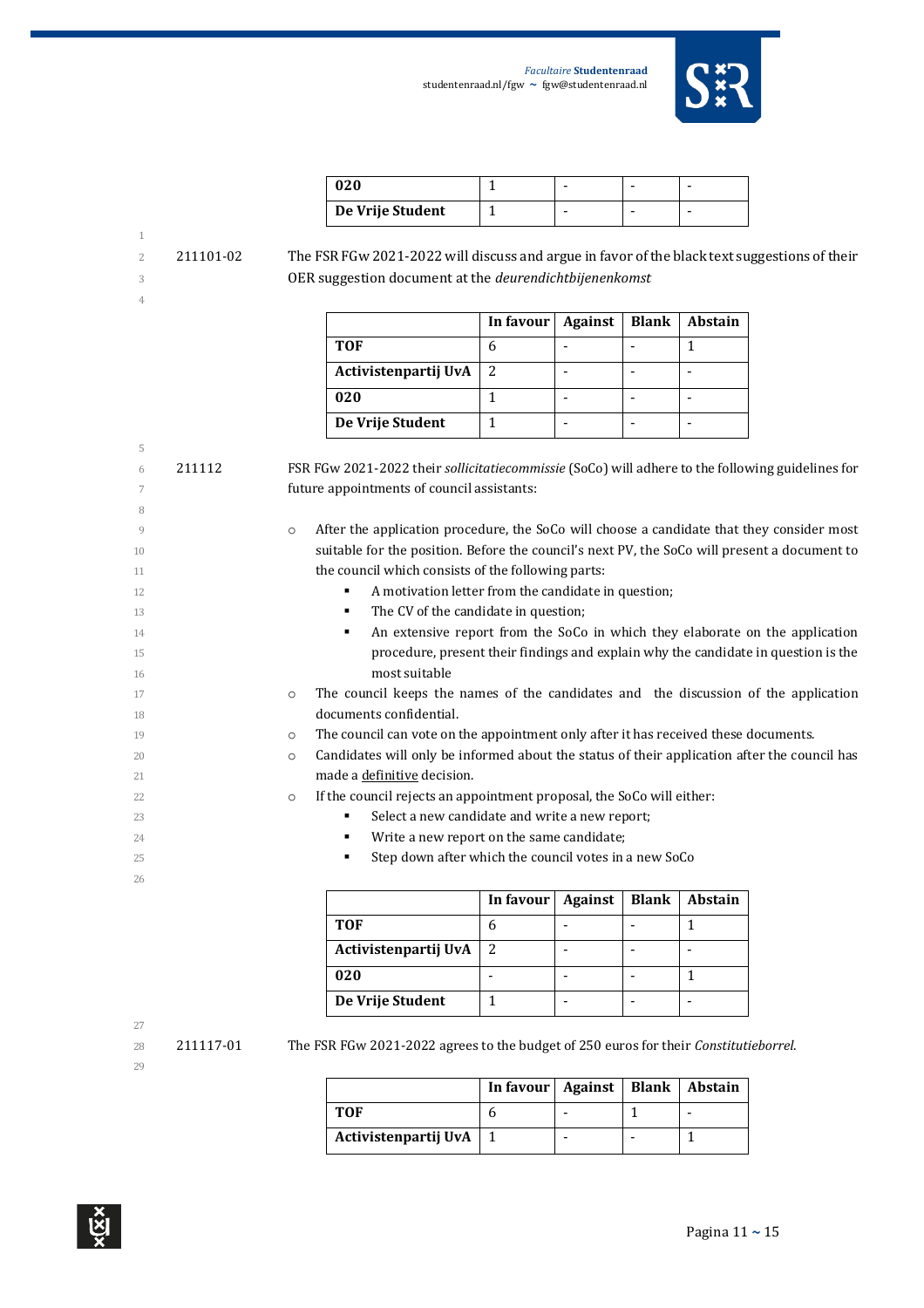

| 020              |  |  |
|------------------|--|--|
| De Vrije Student |  |  |

2 211117-02 The FSR FGw 2021-2022 will use Wandkrant #1.

| I<br>ı |    |  |
|--------|----|--|
| I      | ٦  |  |
|        | i  |  |
| M.     | ۰. |  |
|        |    |  |

4

7

|                      | In favour | Against | Blank | Abstain |
|----------------------|-----------|---------|-------|---------|
| <b>TOF</b>           |           |         |       |         |
| Activistenpartij UvA |           |         |       |         |
| 020                  |           |         |       |         |
| De Vrije Student     |           |         |       |         |

5 211117-03 The FSR FGw 2021-2022 will publish the questions for the alcohol policy survey 6 (November/December) 2021.

> **In favour | Against | Blank | Abstain TOF** 5 - 2 - **Activistenpartij UvA** 1 - - 1 **020** 1 - -**De Vrije Student** | 1 | - | - | -

9 211124 The FSR FGw 2021-2022 will send the letter titled *Unsolicited Advice: Temporary Facility*  10 *Aftercare Regarding Past Social Safety Situations for Staff and Students* to the fDB on the 11 **November 23rd, 2021.** 

12

8

|                      | In favour $\vert$ | <b>Against</b> | <b>Blank</b> | Abstain |
|----------------------|-------------------|----------------|--------------|---------|
| <b>TOF</b>           |                   |                |              |         |
| Activistenpartij UvA | 2                 |                |              |         |
| 020                  |                   |                |              |         |
| De Vrije Student     |                   |                |              |         |

13

14 211126-01 The FSR FGw 2021-2022 will remove the working agreement from the Diversity 15 commitment and set up a separate amendment proposal to include the section in the 16 *Huishoudelijk Reglement*

17

|                      | In favour | Against | <b>Blank</b> | Abstain |
|----------------------|-----------|---------|--------------|---------|
| TOF                  |           |         |              |         |
| Activistenpartij UvA |           |         |              |         |
| 020                  |           |         |              |         |
| De Vrije Student     |           |         |              |         |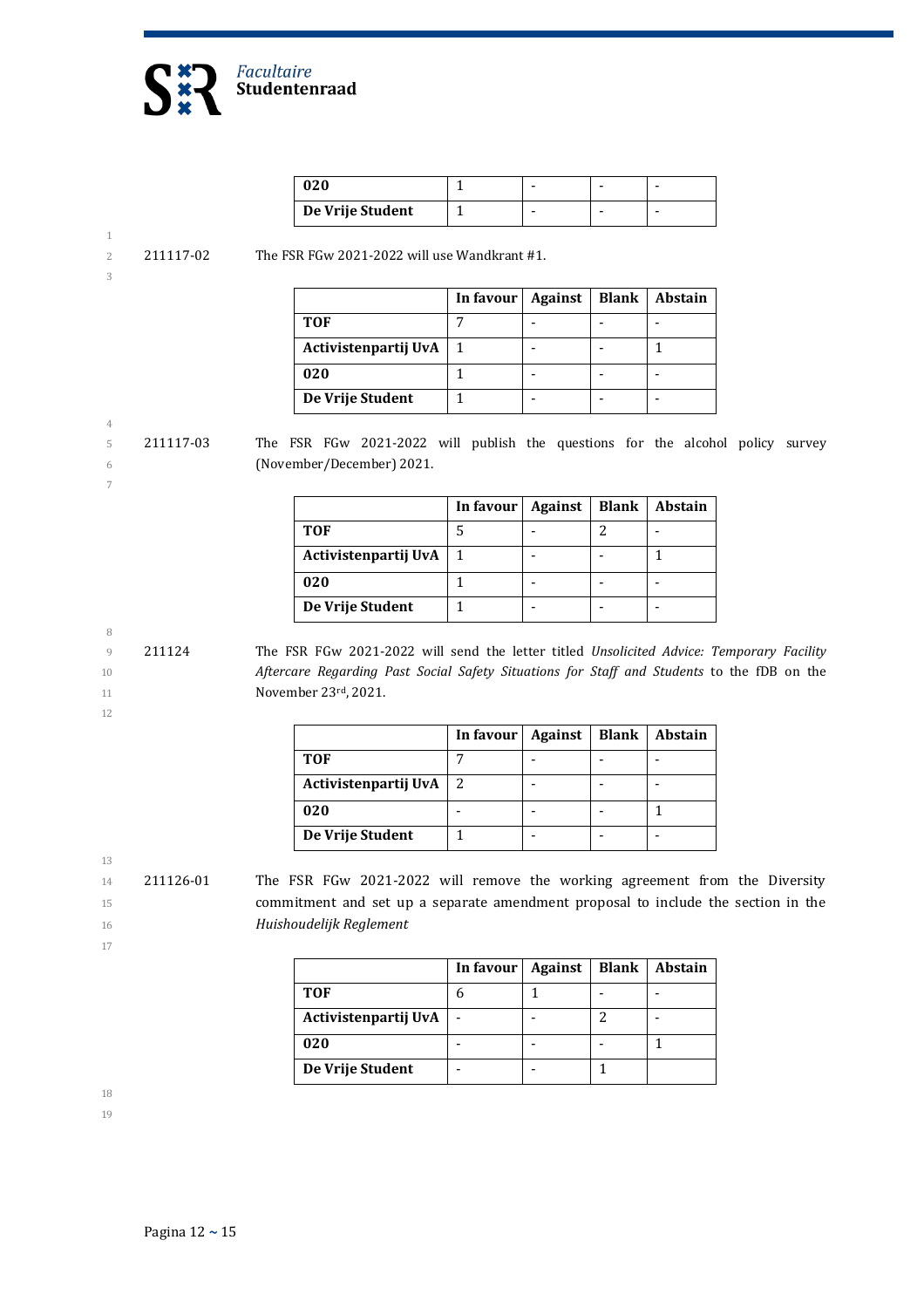

- 
- 

5

2 211126-02 The FSR FGw 2021-2022 will add a disclaimer to the glossary of the Diversity Commitment 3 stressing that the definitions are related only to the context of this document. Moreover, 4 they will also include the source of theories in the diversity commitment.

|                      | In favour   Against | <b>Blank</b> | Abstain |
|----------------------|---------------------|--------------|---------|
| <b>TOF</b>           |                     |              |         |
| Activistenpartij UvA |                     |              |         |
| 020                  |                     |              |         |
| De Vrije Student     |                     |              |         |

## 6

8

7 211126-03 The FSR FGw 2021-2022 will commit to the Diversity Commitment 2021-2022.

|                      | In favour $\vert$ | Against | <b>Blank</b> | <b>Abstain</b> |
|----------------------|-------------------|---------|--------------|----------------|
| <b>TOF</b>           |                   |         |              |                |
| Activistenpartij UvA |                   |         |              |                |
| 020                  |                   |         |              |                |
| De Vrije Student     |                   |         |              |                |

## 9

12

10 211126-04 The FSR FGw 2021-2022 will support the Hotel Mokum solidarity demonstration tonight 11 (November 26<sup>th</sup>, 2021) by reposting the announcement on their Instagram page.

|                      | In favour   Against | Blank | <b>Abstain</b> |
|----------------------|---------------------|-------|----------------|
| <b>TOF</b>           |                     |       |                |
| Activistenpartij UvA | 2                   |       |                |
| 020                  |                     |       |                |
| De Vrije Student     |                     |       |                |

# 13

15

14 211126-05 The FSR FGw 2021-2022 will allocate  $\epsilon$  200 of their budget to council mugs.

|                          | In favour   Against   Blank   Abstain |  |  |
|--------------------------|---------------------------------------|--|--|
| TOF                      |                                       |  |  |
| Activistenpartij UvA   2 |                                       |  |  |

| <b>TOF</b>           |   |  |  |
|----------------------|---|--|--|
| Activistenpartij UvA | 2 |  |  |
| 020                  |   |  |  |
| De Vrije Student     |   |  |  |

16

17 211126-06 The FSR FGw 2021-2022 will allocate €300 of their budget to literature to ensure the 18 council remains updated and involved on important themes

|                          | In favour   Against   Blank   Abstain |  |  |
|--------------------------|---------------------------------------|--|--|
| тоғ                      |                                       |  |  |
| Activistenpartij UvA   2 |                                       |  |  |

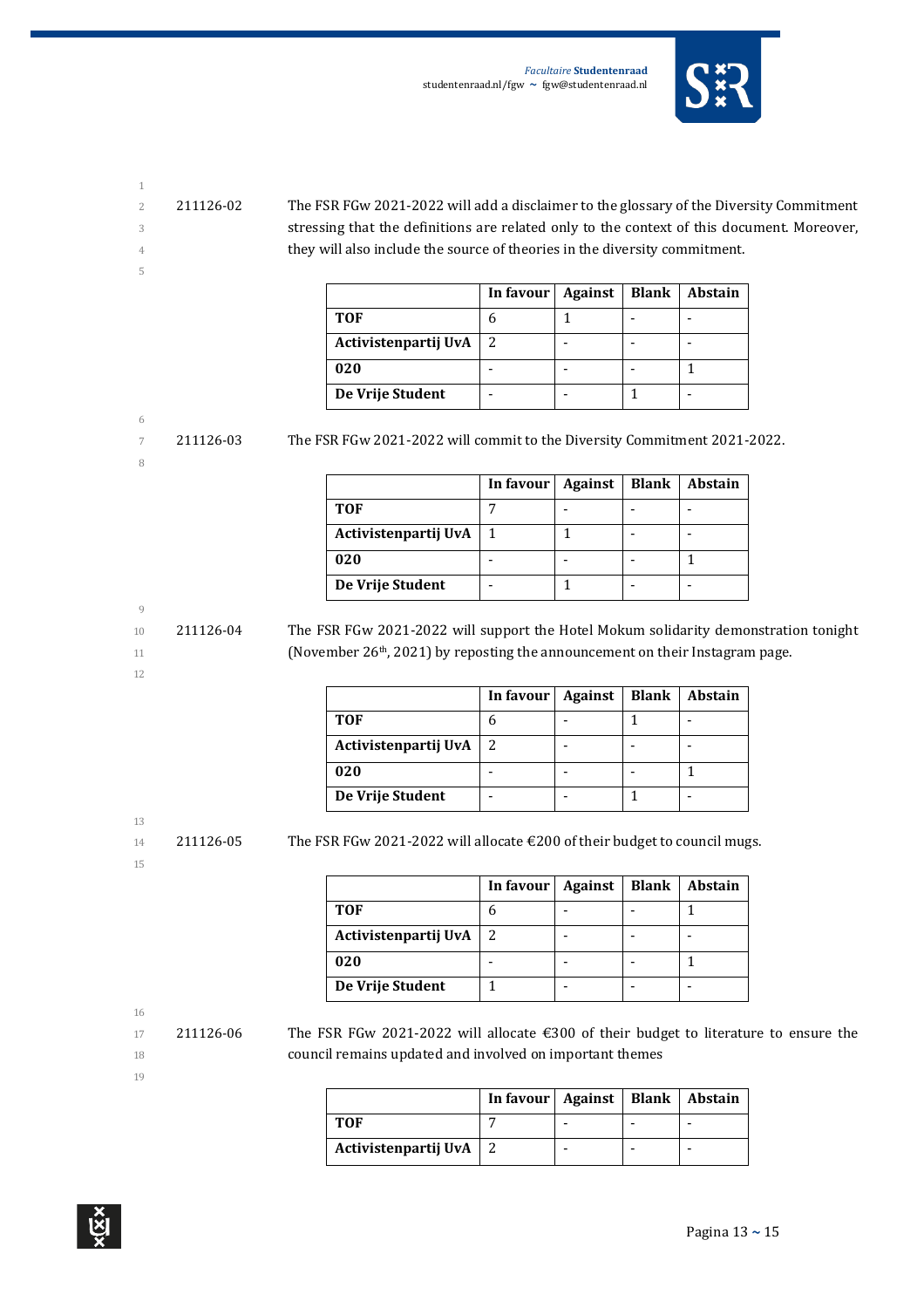

| 020              |  |   |
|------------------|--|---|
| De Vrije Student |  | - |

#### 1 2 211126-07 The FSR FGw 2021-2022 will allocate €200 of their budget to office refreshments (e.g., 3 snacks) to accommodate visiting students and improving student engagement. 4

|                      | In favour | Against | <b>Blank</b> | Abstain |
|----------------------|-----------|---------|--------------|---------|
| TOF                  |           |         |              |         |
| Activistenpartij UvA |           |         |              |         |
| 020                  |           |         |              |         |
| De Vrije Student     |           |         |              |         |

5 6 211126-08 The FSR FGw 2021-2022 will allocate  $\epsilon$  500 to organising a holiday council event for 7 teambuilding and expressing gratitude for council work.

|                      | In favour | Against | <b>Blank</b> | Abstain |
|----------------------|-----------|---------|--------------|---------|
| <b>TOF</b>           |           |         |              |         |
| Activistenpartij UvA |           |         |              |         |
| 020                  |           |         |              |         |
| De Vrije Student     |           |         |              |         |

$$
9\phantom{.00}
$$

12

8

10 211130-01 The FSR FGw 2021-2022 will support the OC MA Linguistics' suggested OER amendments 11 **during the OER pre-disucssion meeting** 

|                      | In favour   Against |  | Blank   Abstain |
|----------------------|---------------------|--|-----------------|
| <b>TOF</b>           |                     |  |                 |
| Activistenpartij UvA | 2                   |  |                 |
| 020                  |                     |  |                 |
| De Vrije Student     |                     |  |                 |

13

14 211130-02 The FSR FGw 2021-2022 will support the OC Philosophy's suggested OER amendments 15 during the OER pre-disucssion meeting

16

**In favour Against Blank Abstain TOF** 7 - - - Activistenpartij UvA  $\begin{vmatrix} 1 \\ 1 \end{vmatrix}$   $\begin{vmatrix} 1 \\ - \end{vmatrix}$  -**020** - 1 - 1 1 **De Vrije Student** | 1 | - | - | -

17

 $18$  211203-01 The FSR FGw 2021-2022 will send out the >1 day excursion memo as formulated during the 19 **PV (211203).**